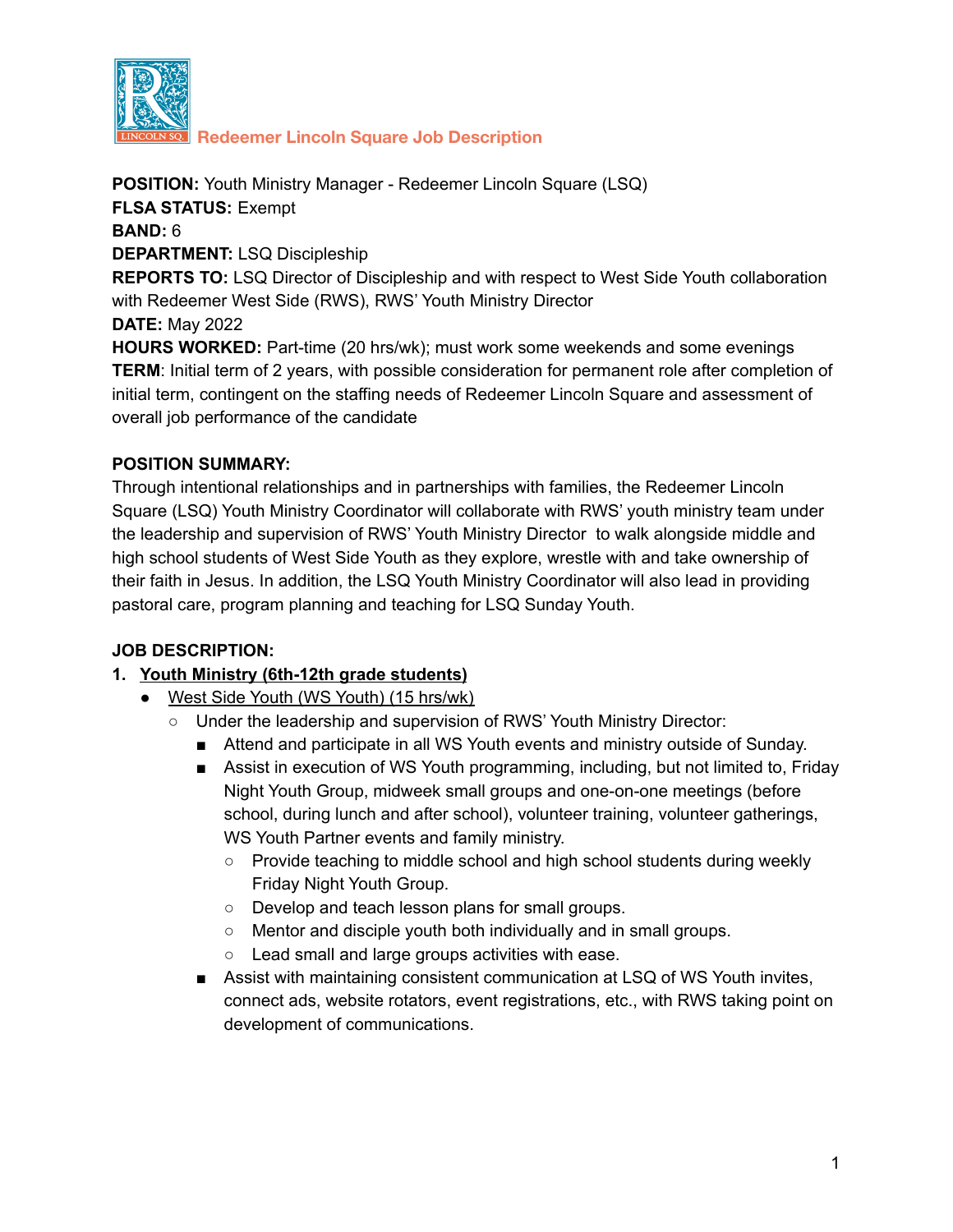- Volunteers:
	- Recruit volunteers from LSQ for Friday Night Youth Group, midweek small groups and one-on-one meetings, worship team and other special events, including retreats, sports nights, justice initiatives, etc.
	- Walk alongside WS Youth volunteers with one-on-ones, community building gatherings/events and training.
- Parents: Walk alongside WS Youth parents with one-on-one meetings. Assist in organizing parenting workshops.
- **●** LSQ Sunday Youth (5 hrs/wk)
	- Under the direction and supervision of the LSQ Director of Discipleship, plan and lead weekly gospel-centered Bible studies, including games, icebreakers and interactive activities for LSQ youth (6th-12th grade students) during Sunday service and/or in the homes of LSQ youth on Sundays.
		- Manage logistics of rental space or other meeting locations for LSQ Sunday Youth Bible studies or activities.
		- Order necessary food, beverages and supplies for LSQ Sunday Youth Bible studies or activities.
		- Recruit, screen, train and meet regularly with LSQ Sunday Youth volunteer leaders (including background checks, checking references and overseeing adherence to LSQ's Child Protection Policy).
		- Provide ongoing training to LSQ Sunday Youth volunteers on expectations, including LSQ vision, expectations, and obligations for the volunteers in ministering to the LSQ Sunday Youth students. Update training document, as needed.

# **QUALIFICATIONS**

- Need to embrace LSQ's vision and have a gospel-oriented heart for New York City.
- Need to understand and support the theology of the Presbyterian Church of America and be aligned with the core theological principles of LSQ, including its core ministry values.
- Must have a four-year undergraduate degree. Graduate work in theology, counseling, or similar fields from an accredited seminary or university is strongly preferred.
- Must love spending time with people (both youth and adults) both one-on-one and in an environment of learning, listening, growing and caring, as well as in large-group settings such as crowded events and social gatherings.
- Ability to provide pastoral counsel and care to both youth and adults.
- Must be a dependable team player and entrepreneurial self-starter with ability to take initiative and teachable character.
- Must demonstrate high emotional maturity and a pleasant and professional attitude.
- Must have a proven ability to work effectively and build trust with youth, volunteers and parents.